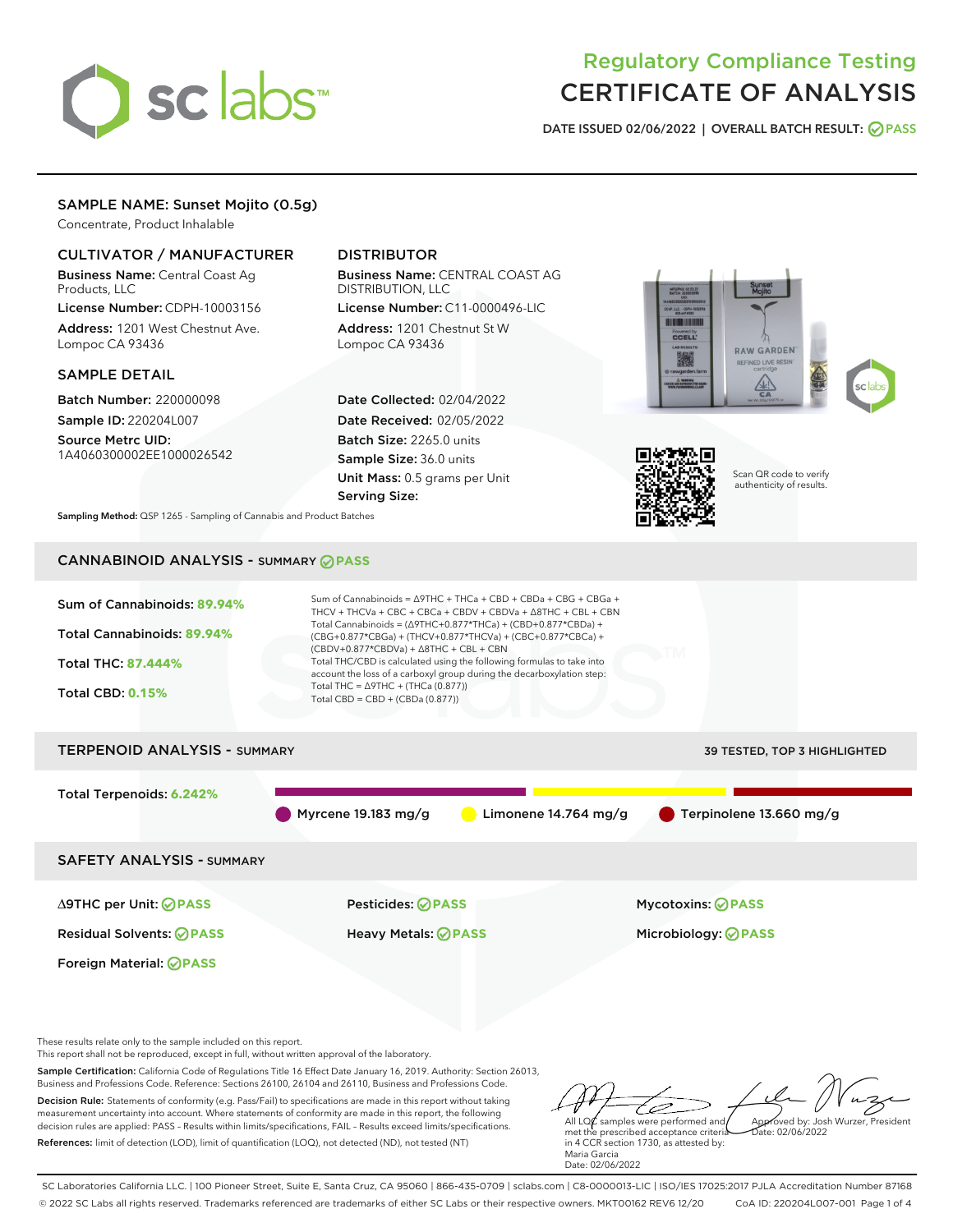



SUNSET MOJITO (0.5G) | DATE ISSUED 02/06/2022 | OVERALL BATCH RESULT: **○** PASS

#### CANNABINOID TEST RESULTS - 02/05/2022 2 PASS

Tested by high-performance liquid chromatography with diode-array detection (HPLC-DAD). **Method:** QSP 1157 - Analysis of Cannabinoids by HPLC-DAD

#### TOTAL CANNABINOIDS: **89.94%**

Total Cannabinoids (Total THC) + (Total CBD) + (Total CBG) + (Total THCV) + (Total CBC) + (Total CBDV) + ∆8THC + CBL + CBN

TOTAL THC: **87.444%** Total THC (∆9THC+0.877\*THCa)

TOTAL CBD: **0.15%**

Total CBD (CBD+0.877\*CBDa)

TOTAL CBG: 1.675% Total CBG (CBG+0.877\*CBGa)

TOTAL THCV: 0.34% Total THCV (THCV+0.877\*THCVa)

TOTAL CBC: ND Total CBC (CBC+0.877\*CBCa)

TOTAL CBDV: ND Total CBDV (CBDV+0.877\*CBDVa)

| <b>COMPOUND</b>  | LOD/LOQ<br>(mg/g)          | <b>MEASUREMENT</b><br><b>UNCERTAINTY</b><br>(mg/g) | <b>RESULT</b><br>(mg/g) | <b>RESULT</b><br>(%) |
|------------------|----------------------------|----------------------------------------------------|-------------------------|----------------------|
| <b>A9THC</b>     | 0.06 / 0.26                | ±30.081                                            | 874.44                  | 87.444               |
| <b>CBG</b>       | 0.06/0.19                  | ±0.660                                             | 16.75                   | 1.675                |
| <b>THCV</b>      | 0.1 / 0.2                  | ±0.17                                              | 3.4                     | 0.34                 |
| $\triangle$ 8THC | 0.1/0.4                    | ±0.15                                              | 1.9                     | 0.19                 |
| <b>CBD</b>       | 0.07/0.29                  | ±0.069                                             | 1.50                    | 0.150                |
| <b>CBN</b>       | 0.1/0.3                    | ±0.09                                              | 1.4                     | 0.14                 |
| THCa             | 0.05/0.14                  | N/A                                                | <b>ND</b>               | <b>ND</b>            |
| <b>THCVa</b>     | 0.07/0.20                  | N/A                                                | <b>ND</b>               | <b>ND</b>            |
| <b>CBDa</b>      | 0.02/0.19                  | N/A                                                | <b>ND</b>               | <b>ND</b>            |
| <b>CBDV</b>      | 0.04/0.15                  | N/A                                                | <b>ND</b>               | <b>ND</b>            |
| <b>CBDVa</b>     | 0.03/0.53                  | N/A                                                | <b>ND</b>               | <b>ND</b>            |
| <b>CBGa</b>      | 0.1/0.2                    | N/A                                                | <b>ND</b>               | <b>ND</b>            |
| <b>CBL</b>       | 0.06 / 0.24                | N/A                                                | <b>ND</b>               | <b>ND</b>            |
| <b>CBC</b>       | 0.2 / 0.5                  | N/A                                                | <b>ND</b>               | <b>ND</b>            |
| <b>CBCa</b>      | 0.07/0.28                  | N/A                                                | <b>ND</b>               | <b>ND</b>            |
|                  | <b>SUM OF CANNABINOIDS</b> |                                                    | 899.4 mg/g              | 89.94%               |

#### **UNIT MASS: 0.5 grams per Unit**

| ∆9THC per Unit                        | 1100 per-package limit | 437.22 mg/unit | <b>PASS</b> |
|---------------------------------------|------------------------|----------------|-------------|
| <b>Total THC per Unit</b>             |                        | 437.22 mg/unit |             |
| <b>CBD</b> per Unit                   |                        | $0.75$ mg/unit |             |
| <b>Total CBD per Unit</b>             |                        | $0.75$ mg/unit |             |
| Sum of Cannabinoids<br>per Unit       |                        | 449.7 mg/unit  |             |
| <b>Total Cannabinoids</b><br>per Unit |                        | 449.8 mg/unit  |             |

| <b>COMPOUND</b>         | LOD/LOQ<br>(mg/g) | <b>MEASUREMENT</b><br><b>UNCERTAINTY</b><br>(mg/g) | <b>RESULT</b><br>(mg/g)                         | <b>RESULT</b><br>(%) |
|-------------------------|-------------------|----------------------------------------------------|-------------------------------------------------|----------------------|
| <b>Myrcene</b>          | 0.008 / 0.025     | ±0.2475                                            | 19.183                                          | 1.9183               |
| Limonene                | 0.005 / 0.016     | ±0.2111                                            | 14.764                                          | 1.4764               |
| Terpinolene             | 0.008 / 0.026     | ±0.2800                                            | 13.660                                          | 1.3660               |
| $\beta$ Caryophyllene   | 0.004 / 0.012     | ±0.1419                                            | 3.985                                           | 0.3985               |
| $\beta$ Pinene          | 0.004 / 0.014     | ±0.0340                                            | 2.954                                           | 0.2954               |
| $\alpha$ Pinene         | 0.005 / 0.017     | ±0.0176                                            | 2.051                                           | 0.2051               |
| Linalool                | 0.009 / 0.032     | ±0.0444                                            | 1.168                                           | 0.1168               |
| $\alpha$ Humulene       | 0.009 / 0.029     | ±0.0291                                            | 0.908                                           | 0.0908               |
| $\alpha$ Phellandrene   | 0.006 / 0.020     | ±0.0072                                            | 0.533                                           | 0.0533               |
| 3 Carene                | 0.005 / 0.018     | ±0.0065                                            | 0.457                                           | 0.0457               |
| Fenchol                 | 0.010 / 0.034     | ±0.0174                                            | 0.450                                           | 0.0450               |
| Ocimene                 | 0.011 / 0.038     | ±0.0135                                            | 0.422                                           | 0.0422               |
| $\alpha$ Terpinene      | 0.005 / 0.017     | ±0.0063                                            | 0.420                                           | 0.0420               |
| Terpineol               | 0.016 / 0.055     | ±0.0211                                            | 0.344                                           | 0.0344               |
| Camphene                | 0.005 / 0.015     | ±0.0035                                            | 0.302                                           | 0.0302               |
| $\gamma$ Terpinene      | 0.006 / 0.018     | ±0.0050                                            | 0.290                                           | 0.0290               |
| trans-ß-Farnesene       | 0.008 / 0.025     | ±0.0063                                            | 0.177                                           | 0.0177               |
| <b>Borneol</b>          | 0.005 / 0.016     | ±0.0032                                            | 0.076                                           | 0.0076               |
| Fenchone                | 0.009 / 0.028     | ±0.0017                                            | 0.059                                           | 0.0059               |
| p-Cymene                | 0.005 / 0.016     | ±0.0014                                            | 0.051                                           | 0.0051               |
| Sabinene                | 0.004 / 0.014     | ±0.0005                                            | 0.043                                           | 0.0043               |
| $\alpha$ Bisabolol      | 0.008 / 0.026     | ±0.0022                                            | 0.042                                           | 0.0042               |
| Eucalyptol              | 0.006 / 0.018     | ±0.0010                                            | 0.039                                           | 0.0039               |
| Citronellol             | 0.003 / 0.010     | ±0.0007                                            | 0.015                                           | 0.0015               |
| Nerol                   | 0.003 / 0.011     | ±0.0006                                            | 0.014                                           | 0.0014               |
| Geraniol                | 0.002 / 0.007     | ±0.0006                                            | 0.013                                           | 0.0013               |
| Sabinene Hydrate        | 0.006 / 0.022     | N/A                                                | <loq< th=""><th><loq< th=""></loq<></th></loq<> | <loq< th=""></loq<>  |
| Valencene               | 0.009 / 0.030     | N/A                                                | 100                                             | <loq< th=""></loq<>  |
| Nerolidol               | 0.009 / 0.028     | N/A                                                | <loq< th=""><th><loq< th=""></loq<></th></loq<> | <loq< th=""></loq<>  |
| Caryophyllene<br>Oxide  | 0.010 / 0.033     | N/A                                                | <loq< th=""><th><loq< th=""></loq<></th></loq<> | <loq< th=""></loq<>  |
| Guaiol                  | 0.009 / 0.030     | N/A                                                | <loq< th=""><th><loq< th=""></loq<></th></loq<> | <loq< th=""></loq<>  |
| (-)-Isopulegol          | 0.005 / 0.016     | N/A                                                | <b>ND</b>                                       | ND                   |
| Camphor                 | 0.006 / 0.019     | N/A                                                | ND                                              | ND                   |
| Isoborneol              | 0.004 / 0.012     | N/A                                                | ND                                              | ND                   |
| Menthol                 | 0.008 / 0.025     | N/A                                                | ND                                              | ND                   |
| $R-(+)$ -Pulegone       | 0.003 / 0.011     | N/A                                                | ND                                              | ND                   |
| <b>Geranyl Acetate</b>  | 0.004 / 0.014     | N/A                                                | <b>ND</b>                                       | ND                   |
| $\alpha$ Cedrene        | 0.005 / 0.016     | N/A                                                | ND                                              | ND                   |
| Cedrol                  | 0.008 / 0.027     | N/A                                                | ND                                              | ND                   |
| <b>TOTAL TERPENOIDS</b> |                   |                                                    | $62.420$ ma/a                                   | 6.242%               |

SC Laboratories California LLC. | 100 Pioneer Street, Suite E, Santa Cruz, CA 95060 | 866-435-0709 | sclabs.com | C8-0000013-LIC | ISO/IES 17025:2017 PJLA Accreditation Number 87168 © 2022 SC Labs all rights reserved. Trademarks referenced are trademarks of either SC Labs or their respective owners. MKT00162 REV6 12/20 CoA ID: 220204L007-001 Page 2 of 4

#### TERPENOID TEST RESULTS - 02/06/2022

Terpene analysis utilizing gas chromatography-flame ionization detection (GC-FID). **Method:** QSP 1192 - Analysis of Terpenoids by GC-FID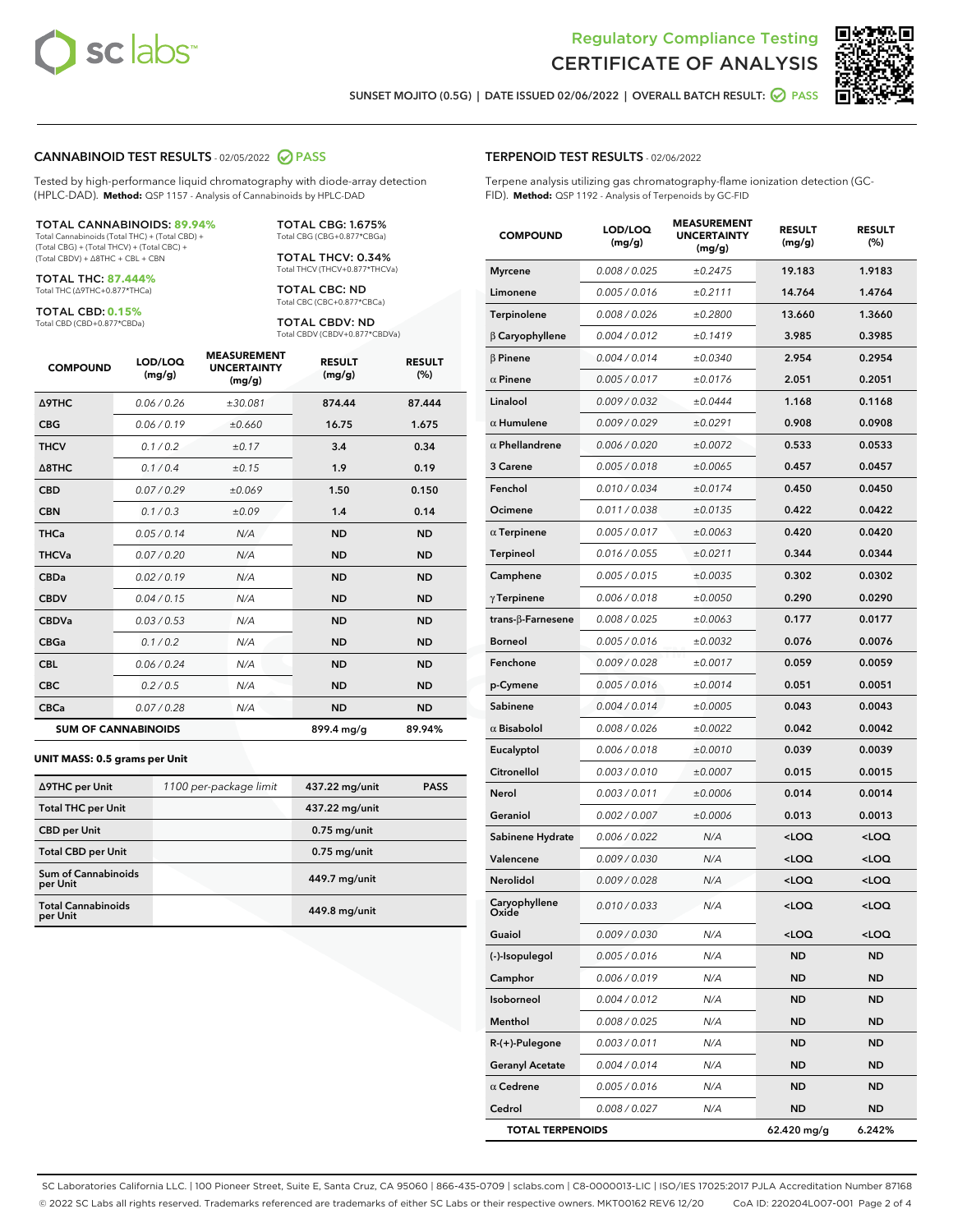



SUNSET MOJITO (0.5G) | DATE ISSUED 02/06/2022 | OVERALL BATCH RESULT: @ PASS

#### CATEGORY 1 PESTICIDE TEST RESULTS - 02/05/2022 2 PASS

Pesticide and plant growth regulator analysis utilizing high-performance liquid chromatography-mass spectrometry (HPLC-MS) or gas chromatography-mass spectrometry (GC-MS). \*GC-MS utilized where indicated. **Method:** QSP 1212 - Analysis of Pesticides and Mycotoxins by LC-MS or QSP 1213 - Analysis of Pesticides by GC-MS

| 0.03/0.08<br>Aldicarb<br>$>$ LOD<br>N/A<br><b>ND</b><br><b>PASS</b><br>Carbofuran<br>0.02 / 0.05<br>$\ge$ LOD<br><b>ND</b><br><b>PASS</b><br>N/A<br>Chlordane*<br>0.03/0.08<br><b>PASS</b><br>$>$ LOD<br>N/A<br><b>ND</b><br>0.03/0.10<br><b>PASS</b><br>Chlorfenapyr*<br>$\ge$ LOD<br>N/A<br><b>ND</b><br>Chlorpyrifos<br>0.02 / 0.06<br>N/A<br><b>ND</b><br><b>PASS</b><br>$\ge$ LOD<br>0.02 / 0.07<br>N/A<br><b>ND</b><br><b>PASS</b><br>Coumaphos<br>$\ge$ LOD<br>Daminozide<br>0.02 / 0.07<br>$\ge$ LOD<br>N/A<br><b>ND</b><br><b>PASS</b><br><b>DDVP</b><br>0.03/0.09<br>$\ge$ LOD<br>N/A<br><b>ND</b><br><b>PASS</b><br>(Dichlorvos)<br><b>Dimethoate</b><br>0.03/0.08<br>N/A<br><b>ND</b><br><b>PASS</b><br>$\ge$ LOD<br>0.03/0.10<br><b>ND</b><br><b>PASS</b><br>Ethoprop(hos)<br>$\ge$ LOD<br>N/A<br>N/A<br><b>ND</b><br><b>PASS</b><br>Etofenprox<br>0.02 / 0.06<br>$\ge$ LOD<br>0.03 / 0.08<br>N/A<br><b>ND</b><br><b>PASS</b><br>Fenoxycarb<br>$\ge$ LOD<br>0.03/0.08<br>N/A<br><b>ND</b><br><b>PASS</b><br>Fipronil<br>$>$ LOD<br>0.02 / 0.06<br>Imazalil<br>$\ge$ LOD<br>N/A<br><b>ND</b><br><b>PASS</b><br>0.02 / 0.07<br>Methiocarb<br>$\ge$ LOD<br>N/A<br><b>ND</b><br><b>PASS</b><br>Methyl<br>0.03/0.10<br>N/A<br><b>ND</b><br><b>PASS</b><br>$\ge$ LOD<br>parathion<br>0.03/0.09<br><b>ND</b><br><b>PASS</b><br><b>Mevinphos</b><br>$\ge$ LOD<br>N/A<br>Paclobutrazol<br>0.02 / 0.05<br>$>$ LOD<br>N/A<br><b>ND</b><br><b>PASS</b><br>0.03/0.09<br>N/A<br>$\ge$ LOD<br><b>ND</b><br><b>PASS</b><br>Propoxur<br>0.03 / 0.08<br><b>ND</b><br><b>PASS</b><br>Spiroxamine<br>$\ge$ LOD<br>N/A<br>Thiacloprid<br>0.03/0.10<br>$\ge$ LOD<br>N/A<br><b>ND</b><br><b>PASS</b> | <b>COMPOUND</b> | LOD/LOQ<br>$(\mu g/g)$ | <b>ACTION</b><br><b>LIMIT</b><br>$(\mu g/g)$ | <b>MEASUREMENT</b><br><b>UNCERTAINTY</b><br>$(\mu g/g)$ | <b>RESULT</b><br>$(\mu g/g)$ | <b>RESULT</b> |
|--------------------------------------------------------------------------------------------------------------------------------------------------------------------------------------------------------------------------------------------------------------------------------------------------------------------------------------------------------------------------------------------------------------------------------------------------------------------------------------------------------------------------------------------------------------------------------------------------------------------------------------------------------------------------------------------------------------------------------------------------------------------------------------------------------------------------------------------------------------------------------------------------------------------------------------------------------------------------------------------------------------------------------------------------------------------------------------------------------------------------------------------------------------------------------------------------------------------------------------------------------------------------------------------------------------------------------------------------------------------------------------------------------------------------------------------------------------------------------------------------------------------------------------------------------------------------------------------------------------------------------------------------------------------------------------------|-----------------|------------------------|----------------------------------------------|---------------------------------------------------------|------------------------------|---------------|
|                                                                                                                                                                                                                                                                                                                                                                                                                                                                                                                                                                                                                                                                                                                                                                                                                                                                                                                                                                                                                                                                                                                                                                                                                                                                                                                                                                                                                                                                                                                                                                                                                                                                                            |                 |                        |                                              |                                                         |                              |               |
|                                                                                                                                                                                                                                                                                                                                                                                                                                                                                                                                                                                                                                                                                                                                                                                                                                                                                                                                                                                                                                                                                                                                                                                                                                                                                                                                                                                                                                                                                                                                                                                                                                                                                            |                 |                        |                                              |                                                         |                              |               |
|                                                                                                                                                                                                                                                                                                                                                                                                                                                                                                                                                                                                                                                                                                                                                                                                                                                                                                                                                                                                                                                                                                                                                                                                                                                                                                                                                                                                                                                                                                                                                                                                                                                                                            |                 |                        |                                              |                                                         |                              |               |
|                                                                                                                                                                                                                                                                                                                                                                                                                                                                                                                                                                                                                                                                                                                                                                                                                                                                                                                                                                                                                                                                                                                                                                                                                                                                                                                                                                                                                                                                                                                                                                                                                                                                                            |                 |                        |                                              |                                                         |                              |               |
|                                                                                                                                                                                                                                                                                                                                                                                                                                                                                                                                                                                                                                                                                                                                                                                                                                                                                                                                                                                                                                                                                                                                                                                                                                                                                                                                                                                                                                                                                                                                                                                                                                                                                            |                 |                        |                                              |                                                         |                              |               |
|                                                                                                                                                                                                                                                                                                                                                                                                                                                                                                                                                                                                                                                                                                                                                                                                                                                                                                                                                                                                                                                                                                                                                                                                                                                                                                                                                                                                                                                                                                                                                                                                                                                                                            |                 |                        |                                              |                                                         |                              |               |
|                                                                                                                                                                                                                                                                                                                                                                                                                                                                                                                                                                                                                                                                                                                                                                                                                                                                                                                                                                                                                                                                                                                                                                                                                                                                                                                                                                                                                                                                                                                                                                                                                                                                                            |                 |                        |                                              |                                                         |                              |               |
|                                                                                                                                                                                                                                                                                                                                                                                                                                                                                                                                                                                                                                                                                                                                                                                                                                                                                                                                                                                                                                                                                                                                                                                                                                                                                                                                                                                                                                                                                                                                                                                                                                                                                            |                 |                        |                                              |                                                         |                              |               |
|                                                                                                                                                                                                                                                                                                                                                                                                                                                                                                                                                                                                                                                                                                                                                                                                                                                                                                                                                                                                                                                                                                                                                                                                                                                                                                                                                                                                                                                                                                                                                                                                                                                                                            |                 |                        |                                              |                                                         |                              |               |
|                                                                                                                                                                                                                                                                                                                                                                                                                                                                                                                                                                                                                                                                                                                                                                                                                                                                                                                                                                                                                                                                                                                                                                                                                                                                                                                                                                                                                                                                                                                                                                                                                                                                                            |                 |                        |                                              |                                                         |                              |               |
|                                                                                                                                                                                                                                                                                                                                                                                                                                                                                                                                                                                                                                                                                                                                                                                                                                                                                                                                                                                                                                                                                                                                                                                                                                                                                                                                                                                                                                                                                                                                                                                                                                                                                            |                 |                        |                                              |                                                         |                              |               |
|                                                                                                                                                                                                                                                                                                                                                                                                                                                                                                                                                                                                                                                                                                                                                                                                                                                                                                                                                                                                                                                                                                                                                                                                                                                                                                                                                                                                                                                                                                                                                                                                                                                                                            |                 |                        |                                              |                                                         |                              |               |
|                                                                                                                                                                                                                                                                                                                                                                                                                                                                                                                                                                                                                                                                                                                                                                                                                                                                                                                                                                                                                                                                                                                                                                                                                                                                                                                                                                                                                                                                                                                                                                                                                                                                                            |                 |                        |                                              |                                                         |                              |               |
|                                                                                                                                                                                                                                                                                                                                                                                                                                                                                                                                                                                                                                                                                                                                                                                                                                                                                                                                                                                                                                                                                                                                                                                                                                                                                                                                                                                                                                                                                                                                                                                                                                                                                            |                 |                        |                                              |                                                         |                              |               |
|                                                                                                                                                                                                                                                                                                                                                                                                                                                                                                                                                                                                                                                                                                                                                                                                                                                                                                                                                                                                                                                                                                                                                                                                                                                                                                                                                                                                                                                                                                                                                                                                                                                                                            |                 |                        |                                              |                                                         |                              |               |
|                                                                                                                                                                                                                                                                                                                                                                                                                                                                                                                                                                                                                                                                                                                                                                                                                                                                                                                                                                                                                                                                                                                                                                                                                                                                                                                                                                                                                                                                                                                                                                                                                                                                                            |                 |                        |                                              |                                                         |                              |               |
|                                                                                                                                                                                                                                                                                                                                                                                                                                                                                                                                                                                                                                                                                                                                                                                                                                                                                                                                                                                                                                                                                                                                                                                                                                                                                                                                                                                                                                                                                                                                                                                                                                                                                            |                 |                        |                                              |                                                         |                              |               |
|                                                                                                                                                                                                                                                                                                                                                                                                                                                                                                                                                                                                                                                                                                                                                                                                                                                                                                                                                                                                                                                                                                                                                                                                                                                                                                                                                                                                                                                                                                                                                                                                                                                                                            |                 |                        |                                              |                                                         |                              |               |
|                                                                                                                                                                                                                                                                                                                                                                                                                                                                                                                                                                                                                                                                                                                                                                                                                                                                                                                                                                                                                                                                                                                                                                                                                                                                                                                                                                                                                                                                                                                                                                                                                                                                                            |                 |                        |                                              |                                                         |                              |               |
|                                                                                                                                                                                                                                                                                                                                                                                                                                                                                                                                                                                                                                                                                                                                                                                                                                                                                                                                                                                                                                                                                                                                                                                                                                                                                                                                                                                                                                                                                                                                                                                                                                                                                            |                 |                        |                                              |                                                         |                              |               |
|                                                                                                                                                                                                                                                                                                                                                                                                                                                                                                                                                                                                                                                                                                                                                                                                                                                                                                                                                                                                                                                                                                                                                                                                                                                                                                                                                                                                                                                                                                                                                                                                                                                                                            |                 |                        |                                              |                                                         |                              |               |

#### CATEGORY 2 PESTICIDE TEST RESULTS - 02/05/2022 2 PASS

| <b>COMPOUND</b>          | LOD/LOO<br>$(\mu g/g)$ | <b>ACTION</b><br>LIMIT<br>$(\mu g/g)$ | <b>MEASUREMENT</b><br><b>UNCERTAINTY</b><br>$(\mu g/g)$ | <b>RESULT</b><br>$(\mu g/g)$ | <b>RESULT</b> |  |
|--------------------------|------------------------|---------------------------------------|---------------------------------------------------------|------------------------------|---------------|--|
| Abamectin                | 0.03/0.10              | 0.1                                   | N/A                                                     | <b>ND</b>                    | <b>PASS</b>   |  |
| Acephate                 | 0.02/0.07              | 0.1                                   | N/A                                                     | <b>ND</b>                    | <b>PASS</b>   |  |
| Acequinocyl              | 0.02/0.07              | 0.1                                   | N/A                                                     | <b>ND</b>                    | <b>PASS</b>   |  |
| Acetamiprid              | 0.02/0.05              | 0.1                                   | N/A                                                     | <b>ND</b>                    | <b>PASS</b>   |  |
| Azoxystrobin             | 0.02/0.07              | 0.1                                   | N/A                                                     | <b>ND</b>                    | <b>PASS</b>   |  |
| <b>Bifenazate</b>        | 0.01 / 0.04            | 0.1                                   | N/A                                                     | <b>ND</b>                    | <b>PASS</b>   |  |
| <b>Bifenthrin</b>        | 0.02/0.05              | 3                                     | N/A                                                     | <b>ND</b>                    | <b>PASS</b>   |  |
| <b>Boscalid</b>          | 0.03/0.09              | 0.1                                   | N/A                                                     | <b>ND</b>                    | <b>PASS</b>   |  |
| Captan                   | 0.19/0.57              | 0.7                                   | N/A                                                     | <b>ND</b>                    | <b>PASS</b>   |  |
| Carbaryl                 | 0.02/0.06              | 0.5                                   | N/A                                                     | <b>ND</b>                    | <b>PASS</b>   |  |
| Chlorantranilip-<br>role | 0.04/0.12              | 10                                    | N/A                                                     | <b>ND</b>                    | <b>PASS</b>   |  |
| Clofentezine             | 0.03/0.09              | 0.1                                   | N/A                                                     | <b>ND</b>                    | <b>PASS</b>   |  |

| <b>CATEGORY 2 PESTICIDE TEST RESULTS</b> - 02/05/2022 continued |  |
|-----------------------------------------------------------------|--|
|                                                                 |  |

| <b>COMPOUND</b>               | LOD/LOQ<br>$(\mu g/g)$ | <b>ACTION</b><br>LIMIT<br>(µg/g) | <b>MEASUREMENT</b><br><b>UNCERTAINTY</b><br>(µg/g) | <b>RESULT</b><br>$(\mu g/g)$ | <b>RESULT</b> |
|-------------------------------|------------------------|----------------------------------|----------------------------------------------------|------------------------------|---------------|
| Cyfluthrin                    | 0.12 / 0.38            | $\overline{c}$                   | N/A                                                | ND                           | <b>PASS</b>   |
| Cypermethrin                  | 0.11 / 0.32            | 1                                | N/A                                                | <b>ND</b>                    | <b>PASS</b>   |
| Diazinon                      | 0.02 / 0.05            | 0.1                              | N/A                                                | <b>ND</b>                    | <b>PASS</b>   |
| Dimethomorph                  | 0.03 / 0.09            | 2                                | N/A                                                | <b>ND</b>                    | <b>PASS</b>   |
| Etoxazole                     | 0.02 / 0.06            | 0.1                              | N/A                                                | <b>ND</b>                    | <b>PASS</b>   |
| Fenhexamid                    | 0.03 / 0.09            | 0.1                              | N/A                                                | <b>ND</b>                    | <b>PASS</b>   |
| Fenpyroximate                 | 0.02 / 0.06            | 0.1                              | N/A                                                | <b>ND</b>                    | <b>PASS</b>   |
| Flonicamid                    | 0.03 / 0.10            | 0.1                              | N/A                                                | <b>ND</b>                    | <b>PASS</b>   |
| Fludioxonil                   | 0.03/0.10              | 0.1                              | N/A                                                | ND                           | <b>PASS</b>   |
| Hexythiazox                   | 0.02 / 0.07            | 0.1                              | N/A                                                | <b>ND</b>                    | <b>PASS</b>   |
| Imidacloprid                  | 0.04 / 0.11            | 5                                | N/A                                                | <b>ND</b>                    | <b>PASS</b>   |
| Kresoxim-methyl               | 0.02 / 0.07            | 0.1                              | N/A                                                | <b>ND</b>                    | <b>PASS</b>   |
| <b>Malathion</b>              | 0.03 / 0.09            | 0.5                              | N/A                                                | <b>ND</b>                    | <b>PASS</b>   |
| Metalaxyl                     | 0.02 / 0.07            | $\overline{c}$                   | N/A                                                | <b>ND</b>                    | <b>PASS</b>   |
| Methomyl                      | 0.03 / 0.10            | $\mathbf{1}$                     | N/A                                                | <b>ND</b>                    | <b>PASS</b>   |
| Myclobutanil                  | 0.03 / 0.09            | 0.1                              | N/A                                                | <b>ND</b>                    | <b>PASS</b>   |
| Naled                         | 0.02 / 0.07            | 0.1                              | N/A                                                | <b>ND</b>                    | <b>PASS</b>   |
| Oxamyl                        | 0.04 / 0.11            | 0.5                              | N/A                                                | <b>ND</b>                    | <b>PASS</b>   |
| Pentachloronitro-<br>benzene* | 0.03 / 0.09            | 0.1                              | N/A                                                | ND                           | <b>PASS</b>   |
| Permethrin                    | 0.04 / 0.12            | 0.5                              | N/A                                                | <b>ND</b>                    | <b>PASS</b>   |
| Phosmet                       | 0.03 / 0.10            | 0.1                              | N/A                                                | <b>ND</b>                    | <b>PASS</b>   |
| Piperonylbu-<br>toxide        | 0.02 / 0.07            | 3                                | N/A                                                | <b>ND</b>                    | <b>PASS</b>   |
| Prallethrin                   | 0.03 / 0.08            | 0.1                              | N/A                                                | <b>ND</b>                    | <b>PASS</b>   |
| Propiconazole                 | 0.02 / 0.07            | 0.1                              | N/A                                                | <b>ND</b>                    | <b>PASS</b>   |
| Pyrethrins                    | 0.04 / 0.12            | 0.5                              | N/A                                                | <b>ND</b>                    | <b>PASS</b>   |
| Pyridaben                     | 0.02 / 0.07            | 0.1                              | N/A                                                | <b>ND</b>                    | <b>PASS</b>   |
| Spinetoram                    | 0.02 / 0.07            | 0.1                              | N/A                                                | <b>ND</b>                    | <b>PASS</b>   |
| Spinosad                      | 0.02 / 0.07            | 0.1                              | N/A                                                | <b>ND</b>                    | <b>PASS</b>   |
| Spiromesifen                  | 0.02 / 0.05            | 0.1                              | N/A                                                | <b>ND</b>                    | <b>PASS</b>   |
| Spirotetramat                 | 0.02 / 0.06            | 0.1                              | N/A                                                | <b>ND</b>                    | <b>PASS</b>   |
| Tebuconazole                  | 0.02 / 0.07            | 0.1                              | N/A                                                | ND                           | <b>PASS</b>   |
| Thiamethoxam                  | 0.03 / 0.10            | 5                                | N/A                                                | <b>ND</b>                    | <b>PASS</b>   |
| Trifloxystrobin               | 0.03 / 0.08            | 0.1                              | N/A                                                | <b>ND</b>                    | <b>PASS</b>   |

SC Laboratories California LLC. | 100 Pioneer Street, Suite E, Santa Cruz, CA 95060 | 866-435-0709 | sclabs.com | C8-0000013-LIC | ISO/IES 17025:2017 PJLA Accreditation Number 87168 © 2022 SC Labs all rights reserved. Trademarks referenced are trademarks of either SC Labs or their respective owners. MKT00162 REV6 12/20 CoA ID: 220204L007-001 Page 3 of 4